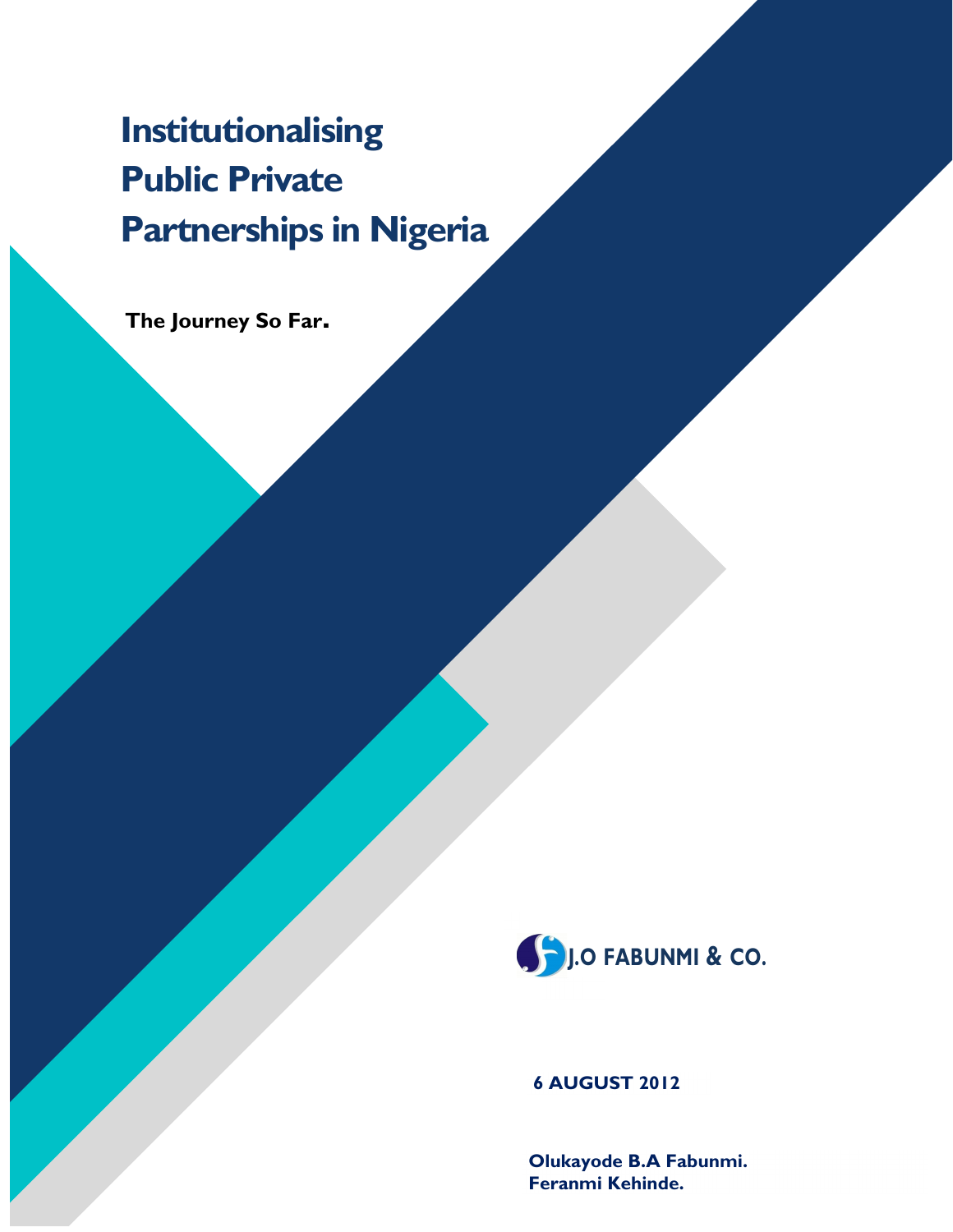## INSTITUTIONALISING PPP IN NIGERIA: THE JOURNEY SO FAR

#### INTRODUCTION

Over the last few years, Nigeria has been making slow but steady progress towards developing its Public Private Partnership market. It has been widely acknowledged that Nigeria has a huge PPP market potential that has been largely undeveloped for many reasons. One of the many reasons cited for this slow progress is the lack of a legal or legislative framework that supports PPP in Nigeria. However, this situation is beginning to change as apart from the Federal legislation, more State Governments have in recent times positively demonstrated their willingness to support PPP by enacting legislation to strengthen and institutionalize PPP.

This article will seek to identify the evolution and development of the legislative framework for PPPs in Nigeria; where it came from, where it is now and where it ought to be. In carrying out this assignment, we will look at two distinctive periods which can be classified into Pre-2005 and Post-2005.

The pre-2005 period will review the privatization era which was the forerunner to PPP, the interrelationship between the two, and how the successes and challenges of privatization had a direct impact on the development of PPP in Nigeria. The post 2005 period is a period when Governments in Nigeria started enacting legislation that was specifically tailored to particular transactions. This was followed by enactment of more general and broad based PPP legislation. This article will also seek to proffer suggestions on the way forward for the governments in respect of the existing laws and if need be, the enactment of new laws that will provide a definitive framework for the legislative process of institutionalizing PPP in Nigeria. It should be pointed out that this article is hardly exhaustive but it simply chronicles the events that led to the institutionalization of PPP and how it can be entrenched in Nigeria.

#### Pre 2005

The process of regulating private sector in running Government enterprises began with promulgation of the Privatization and Commercialization Act of 1988. That year, the Federal Government of Nigeria (FGN) commenced the process of privatization, and it started with the privatization of commercial and merchant banks. This was significantly important because it recorded a huge success and it boosted the country's economy especially the development of the country's Stock Exchange. Over one hundred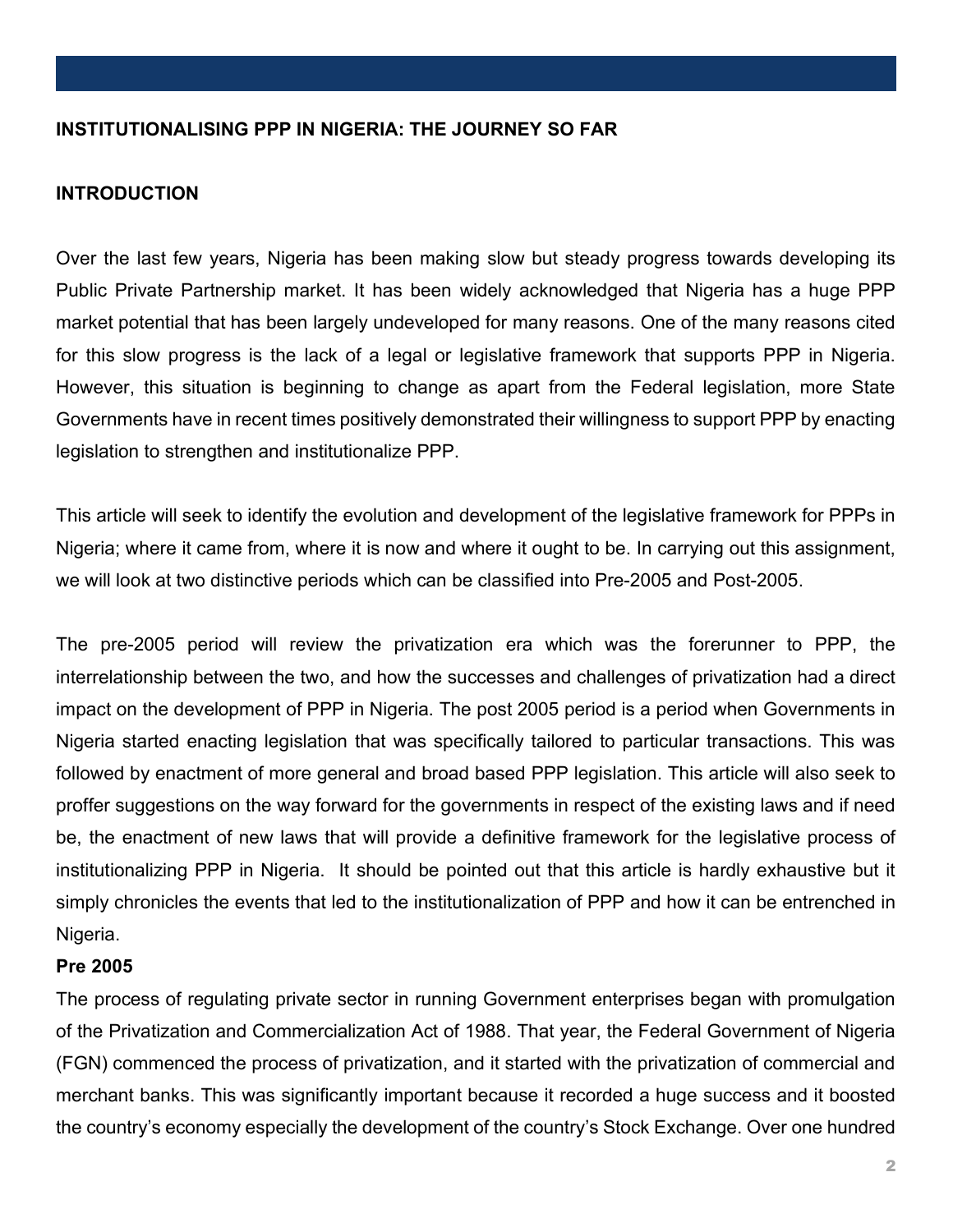public enterprises were slated for privatization and thirty four were slated to be commercialized. In 1999, the Federal Government repealed the 1993 Privatization Act and enacted the Public Enterprise (Privatization and Commercialization) Act 1999 "BPE Act" which created the National Council on Privatization under the chairmanship of the Vice President of the Federal Republic of Nigeria to strengthen the privatization programme. The BPE Act was significant because it listed FGN agencies that regulate and operate critical infrastructure such as railways, seaports, airports, water basin etc in the privatization and commercialization programme.

With the successes recorded from the privatization programme especially the sale of most public enterprises or commercial infrastructure entities to private sector, the next challenge was privatizing and commercializing core infrastructure such as roads, airports, seaports railway etc. The FGN agencies managing these core infrastructures such as Nigeria Ports Authority (NPA), Nigerian Railway Corporation (NRC), Federal Airports Authority of Nigeria (FAAN) etc were slated for commercialization and privatization. The next important question that arose was 'how can government sell or privatize some of its statutory agencies to the private sector?'

That question was largely answered with 'privatization of Ports' under the port reform programme. Unlike the botched airport and railway privatization, the seaport privatization took a different turn, because rather than attempt to sell the ports, the FGN through NPA granted concessions of terminals to private sector companies under the Landlord Port Model. As a result of the Landlord model, the NPA by 2009 had generated revenue in the sum of \$6,535,868,638.91 from lease, commercial and equipment fees into the Federation account. Under the port concession model operated by NPA, the legal ownership of the port still resided with the Government through NPA whilst the equitable ownership was passed on to the private sector. In some way, this met the objective of the government in 'making money from the ports without putting government money whilst still retaining ownership of the ports'.

The port concession model was not without its problems and one of the main problems was the lack of a clear legislative mandate to support the transactions. Even though the BPE Act did not make specific provision for concession, several other statutes had to be read in conjunction with the BPE Act in order to give the transactions the necessary legal backing. The first transaction that was carried out under the BPE Act did not fall under privatization stricto sensu. This situation gave rise for the need to draft a new legislation that would support this 'hybrid' kind of transactions between a public sector entity and a private sector entity. The need to have PPP legislation that would resolve the legal challenges posed to other sectors such railway, airport, hospital, schools etc arose.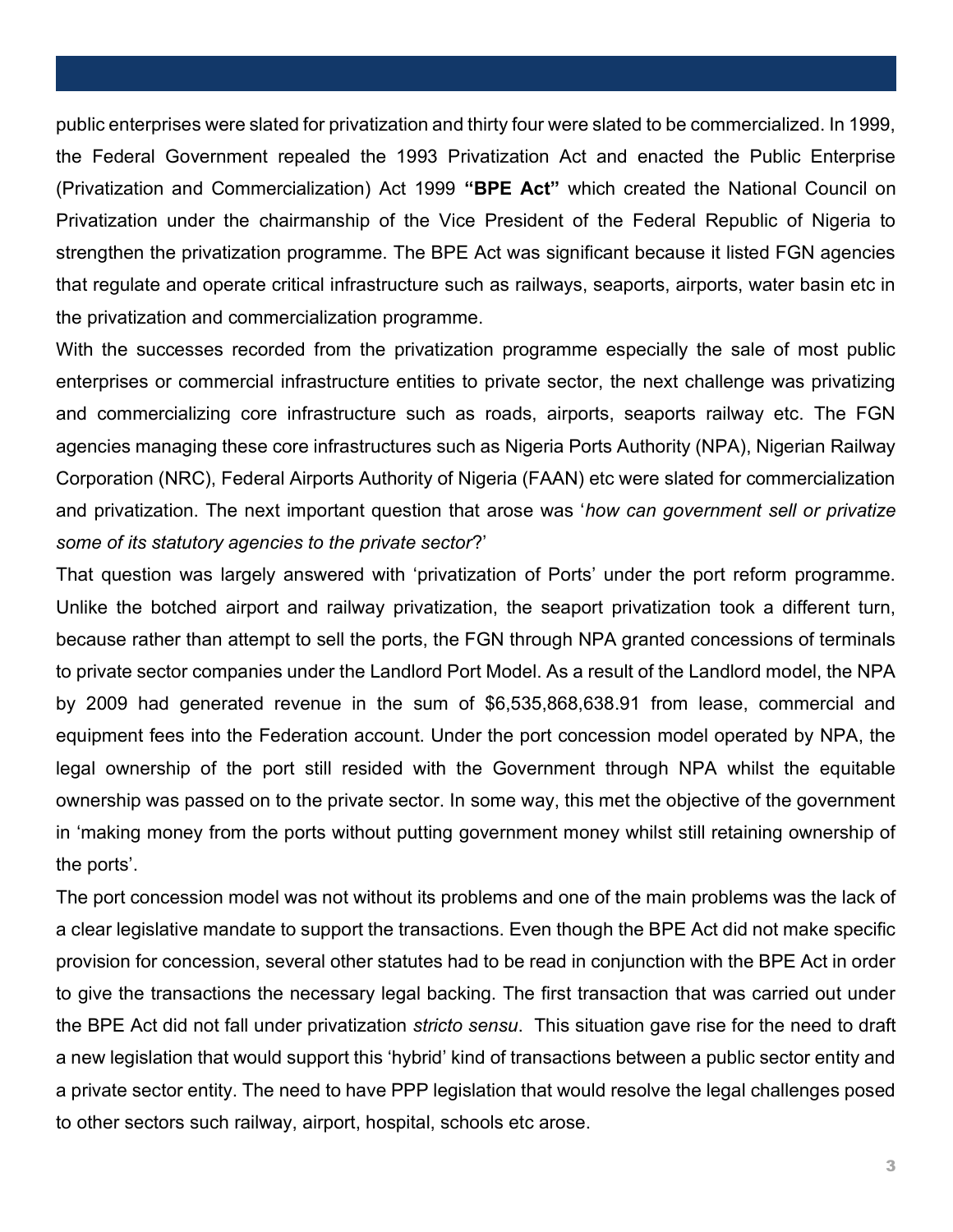### POST 2005

The defining moment for institutionalizing PPP can be said to have begun in 2005 with the enactment of the Infrastructure Concession Regulatory Commission (ICRC) Act of 2005 and the Lagos State Roads, Bridges and Highway Infrastructure Law 2005. These two pieces of legislation are the first sets of legislation to be passed that were specifically targeted at PPP in Nigeria. They can also be said to be interventionist laws or special purpose laws. (SPL) For example, the Lagos State Roads, Bridges and Highway Infrastructure Law 'was tailor-made' to give legislative backing to the 30km Lekki – Epe Highway Concession in order for it to achieve financial closure. Even though it was first styled a PPP law, it merely provided for the concession of roads and bridges, and it did not cover other infrastructure services to be provided by the government, and this led to its repeal and replacement by the Lagos state PPP law 2011, which was a more broad based legislation on PPP.

This type of situation did not only affect Lagos State, but it was also the case at the Federal level. With the successes achieved with the level of investment that came into the country during the port concession; the legal difficulties and complexities parties faced in order to give legality to the port concession arrangement, coupled with the need to ensure that infrastructure such as railway, power, roads, airports etc, are also concessioned to private sector, the federal government through the National Assembly enacted the Infrastructure Concession Regulatory Commission (Establishment etc) Act 2005 'ICRC Act'. The ICRC Act provides a legal basis for Ministries, Agencies and Departments (MDGs) to enter into concession arrangements with the private sector.

One of the major hallmarks of the ICRC Act was the establishment of Infrastructure Concession Regulatory Commission (ICRC). The ICRC has become the 'federal PPP Unit or agency'. Its PPP resource centre has been very active and it has being the rallying point for PPP activities in Nigeria including offering technical expertise to State Governments in setting up their PPP units. The ICRC was established to regulate Public Private Partnership endeavors of the federal government aimed at addressing Nigeria's physical infrastructure deficit which has over the years hampered the country's economic development. The Act provides for the participation of the private sector in financing,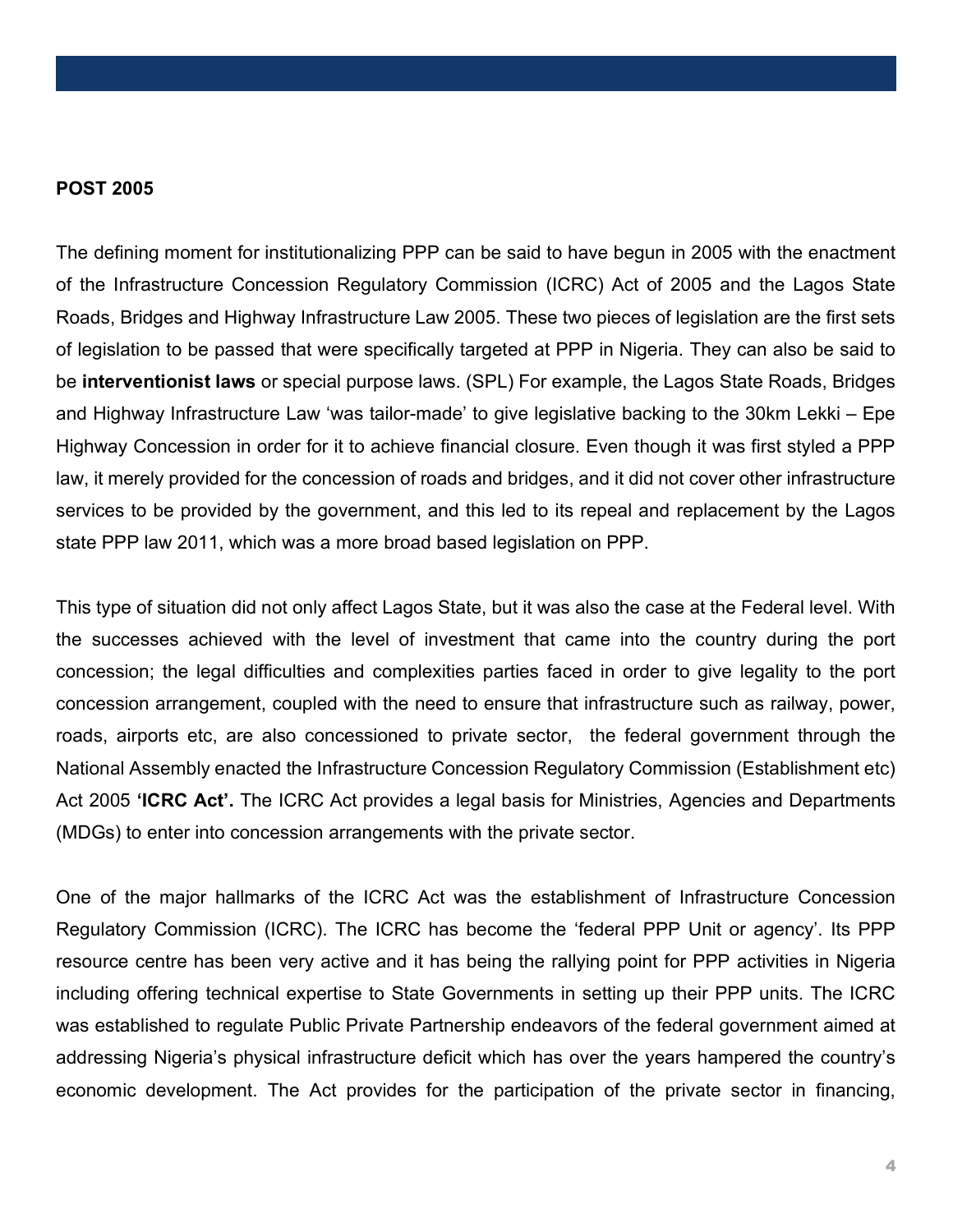construction, development, operation and maintenance of federal government infrastructure or development projects through concessions or contractual arrangements.

Since the enactment of the ICRC Act by the federal government and the approval of the National Policy on PPP by the Federal Executive Council, there appears a conscious and deliberate effort to ensure that PPP becomes established in Nigeria. A number of states have followed the federal government example by enacting their own PPP laws which are more comprehensive than the federal law. For instance, between 2009 and 2011, Lagos, Rivers, Cross Rivers and Ekiti states enacted their PPP Laws, and are currently developing their PPP master plan and project pipelines.

These laws created a momentum that has enabled the governments to effectively negotiate and carry out PPP transactions in their states and also provide the required legislative framework for PPP projects being carried out in the states. Most of the State Laws have similar provisions. These laws provide the legislative framework for the development and maintenance of public infrastructure and also providing social amenities and other facilities through Public Private Partnership in their respective states. They are comprehensive PPP legislation which seek to institutionalize the PPP process in those States by creating organs of government that promote, facilitate, and regulate the administration of PPP. They have enabled the state to actively partner private sector participants in the delivery of infrastructure. These laws have started to create an investment friendly environment for the development of the PPP market. Expectedly, Lagos State is taking the lead, for instance, the \$350 million 30km Lekki – Epe corridor road concession is a good example. Other examples are Lagos Urban Rail Mass Transit, the 12.15MW Akute Gas Power Plant, Lagos State Bus Rapid Transit Scheme to mention a few. Cross River State is another state that is active, the Cross River State Government has granted a \$ 75 million 20 year Concession for the development of a 50KM toll road network through four quarry communities in the state.

### WAY FORWARD

An objective assessment of PPPs in Nigeria would suggest that some level of improvement have been recorded in the development of the institutional frameworks and legislative support for PPPs in Nigeria, but a lot more still needs to be done. There have been calls in many quarters that the ICRC Act, which is the flagship legislation on PPP in Nigeria should be amended to accommodate other contractual